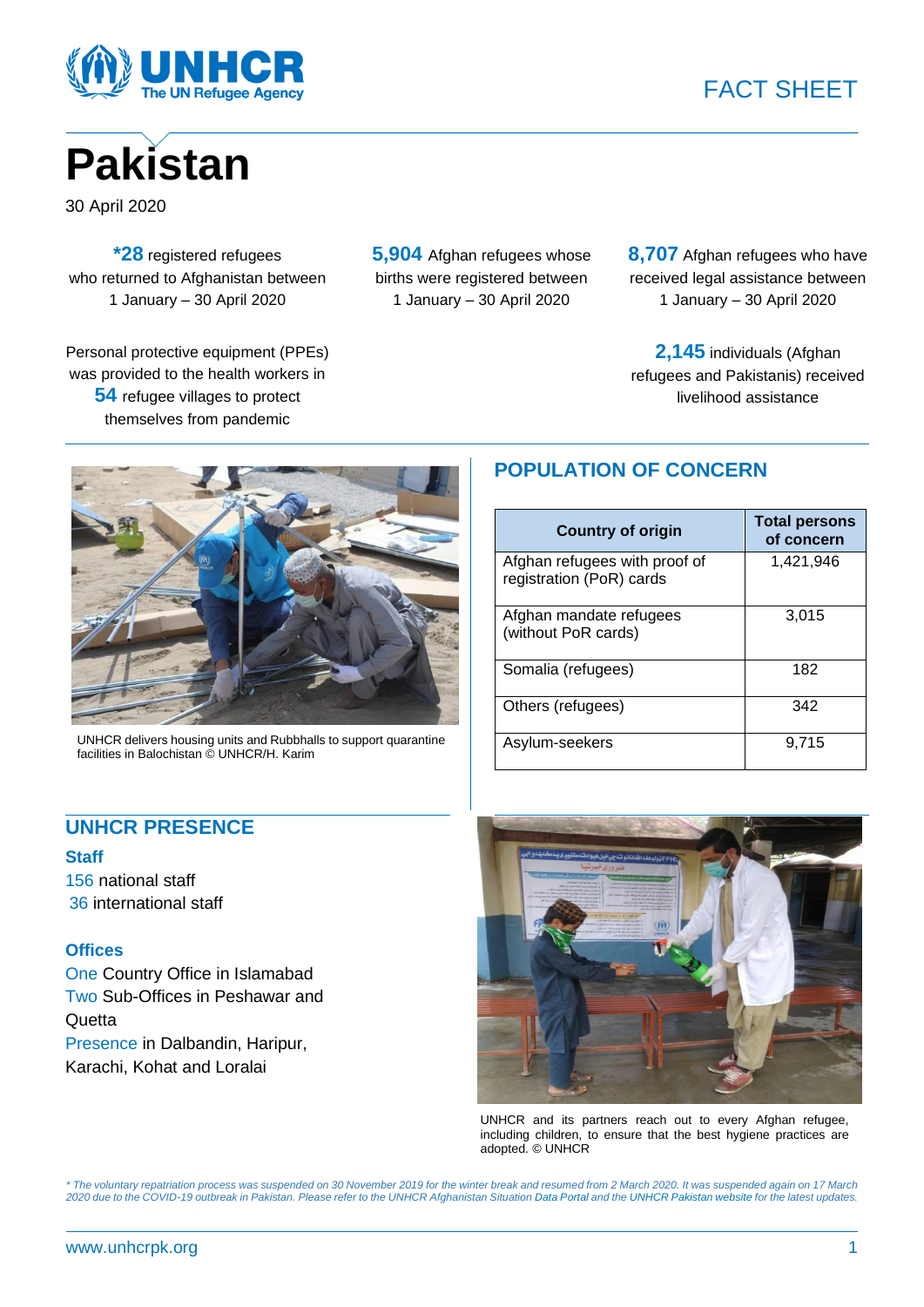

# **Working with partners**

- UNHCR collaborates closely with the Government of Pakistan. It works jointly with the Ministry of States and Frontier Regions (SAFRON), as well as the Chief Commissionerate for Afghan Refugees and the Commissionerates for Afghan Refugees at the provincial level.
- UNHCR partners with a range of national and international non-governmental organizations to provide protection and humanitarian assistance, as well as collaborates with non-implementing partners, such as the World Bank, sister UN agencies and private sector partners.

# **Main activities**

## **Solutions Strategy for Afghan Refugees**

- The regional multi-year Solutions Strategy for Afghan Refugees (SSAR) provides a framework for cooperation between humanitarian and development actors to address the needs of Afghan refugees and the communities that host them. It supports the pursuit of durable solutions, as well as youth empowerment through education, the development of vocational skills and livelihoods training. The SSAR was previously extended until 2021.
- Aligned with the SSAR, a dedicated SSAR Support Platform was launched on 16 December 2019, one day prior to the Global Refugee Forum. The platform seeks to achieve: (i) enhanced international solidarity and burden-sharing for the Afghan refugee situation, resulting in stronger political and financial commitments to achieve solutions; (ii) additional investments and expanded partnerships for coherent humanitarian and development responses that increase absorption capacity for voluntary repatriation and sustainable reintegration in Afghanistan, while easing the burden on host communities in the Islamic Republics of Iran and Pakistan and (iii) sustained visibility for the Afghan situation by linking the SSAR to the Global Compact on Refugees, enabling the sharing of regional good practices and lessons learned, showcasing the positive contributions of refugees to their host country and community and advocating for the implementation in the subregion of unassigned pledges made at the Global Refugee Forum.

## **Protection and durable solutions**

- **Voluntary repatriation**: UNHCR usually operates two Voluntary Repatriation Centres in Pakistan where refugees wishing to repatriate to Afghanistan must deregister. From November to the end of February, voluntary repatriation was temporarily suspended during the winter months. On 2 March 2020, UNHCR's voluntary repatriation programme resumed, but it was suspended until further notice on 17 March due to the COVID-19 outbreak. The centres therefore remained closed during the reporting period.
- Legal assistance: UNHCR operates nine Advice and Legal Aid Centres (ALACs) in the main refugee-hosting areas. Eight of these centres are run by UNHCR's partner, SHARP. The remaining centre is run by another partner, SEHER.
- In April 2020, UNHCR and its partners provided legal assistance to a total of 1,871 persons of concern. During the month, UNHCR and its partners intervened at police stations for 32 arrested/detained persons of concern and secured the release of all. In most cases, UNHCR and its partners managed to obtain the release of the arrested persons of concern before they were formally charges by law enforcement. Also, the majority were released within 24 hours. In addition, ALAC partners represented in court 26 persons of concern who had been charged under the Foreigners Act (dealing with the unauthorized stay of foreigners) and other preventive laws (allowing preventive detention of persons acting in a manner prejudicial to the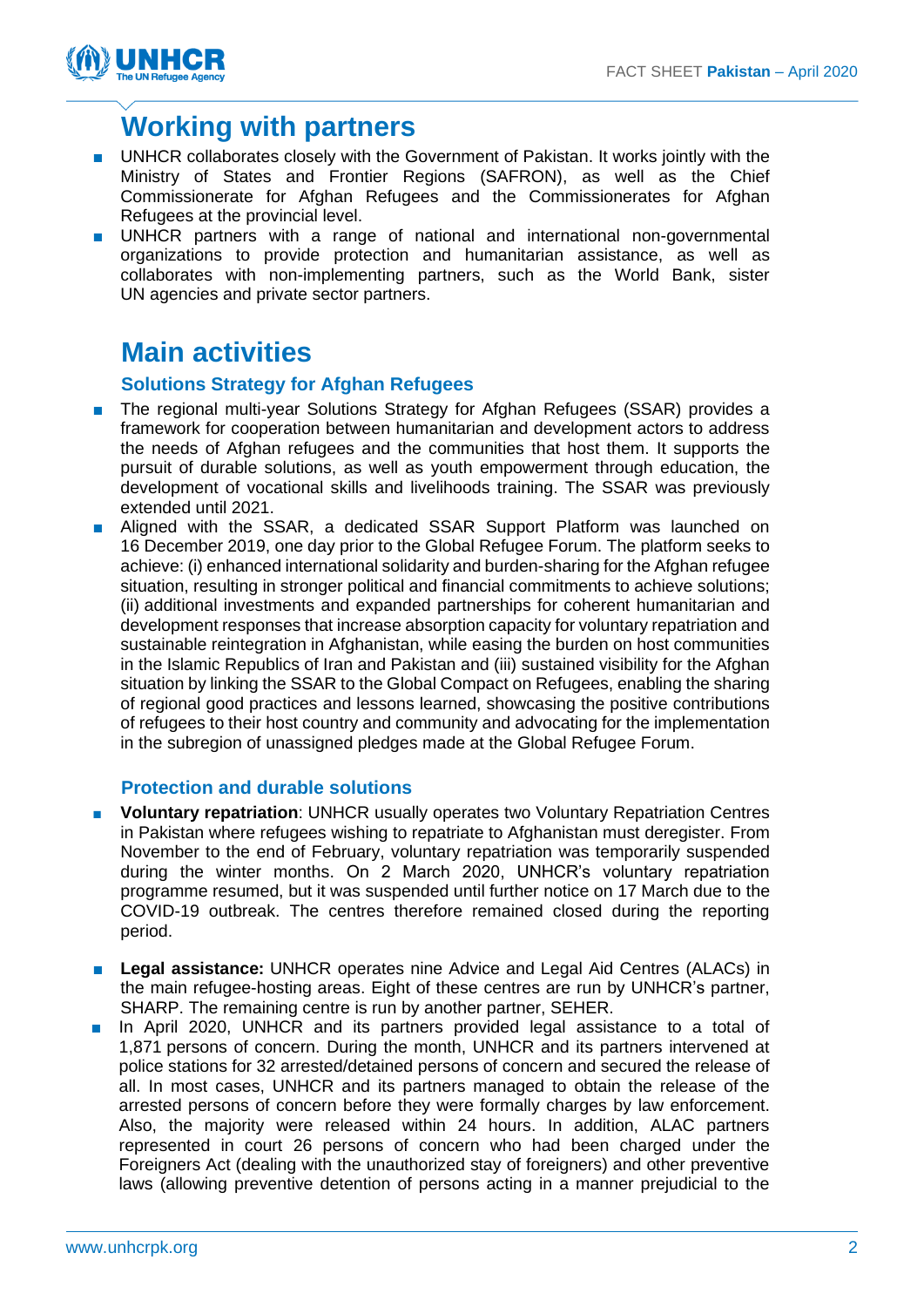

integrity, security and defence of the country and public order). These interventions resulted in court-ordered releases.

■ During the reporting period, partner staff provided individual legal counselling to 131 persons of concern who visited the ALACs, as well as legal advice to 1,300 persons of concern through the ALAC helplines. Birth registration, police harassment, information on repatriation, PoR card modification, Afghan Citizen Cards (ACC) information, and the asylum application process were the major areas requiring assistance during the reporting period. Out-of-court legal assistance was also provided to 329 persons of concern, mostly related to police harassment, PoR card verifications, rental agreements and affidavits.

## **In April:**

- *A total of 1,871 individuals received legal assistance;*
- *32 individuals were arrested/detained and all were released;*
- *26 individuals were provided with court representation;*
- *131 individuals received individual legal counselling; and*
- *1,300 people were assisted through ALAC helplines.*
- UNHCR and ALAC staff organized a total of six legal camps and *shura* meetings, reaching 27 people. All legal sessions were held in refugee villages. Through these legal sessions, refugees shared various issues affecting their communities. UNHCR partner staff informed refugees of free legal aid available and UNHCR helpline services.
- Fewer training sessions of law enforcement personnel as part of advocacy under the legal aid programme have been held due to COVID-19 containment measures implemented by the Government of Pakistan. Such measures have also had an impact on awareness sessions on topics like legal services available to refugees.
- On communicating with communities, ALAC teams have been calling refugee community representatives to inform them about the emerging situation in the wake of COVID-19. ALAC teams made 1098 calls to the communities in the AoR of COI during the month of April. Communities were advised to comply with orders from the local and provincial administrations. ALAC teams have been encouraged to maintain a proactive approach throughout the situation and share daily SITREPs as per practice.

## **Community-based protection**

- The Protection Unit in Peshawar conducted a virtual training workshop on emergency referral pathways and guidelines for remote sexual and gender-based violence (SGBV) case management for 14 partner staff from the Commissionerate for Afghan Refugees (CAR)/Community Development Unit (CDU) and SHARP. UNHCR staff working on and providing specialized services to child protection cases, SGBV survivors and persons with specific needs also participated. Plans are under way to organize similar training for the provincial government actors, including women police and staff of the Department of Social Welfare. These officials are part of the updated referral pathway.
- The CBP team in Quetta conducted an orientation session, attended by 447 Outreach Volunteers (OVs) and Community Committees (CCs), including refugee leaders, on the criteria and data collection tools for COVID-19 emergency cash assistance for refugees. These sessions were conducted via telephone and in person while maintaining the precautionary measures of social distancing. To support the data collection exercise and information dissemination, PPE items were distributed amongst all the OVs and CC members.
- In the context of the COVID-19 pandemic, UNHCR continued to share the key messages on COVID-19 developed by the Government of Pakistan. This information is mainly shared either by telephone or through WhatsApp groups comprising Outreach Volunteers, community mobilizers and community elders. The Outreach Volunteers and community mobilizers are playing an active role in sharing queries and information in the WhatsApp group regarding the prevention and mitigation of COVID-19, referrals and services available.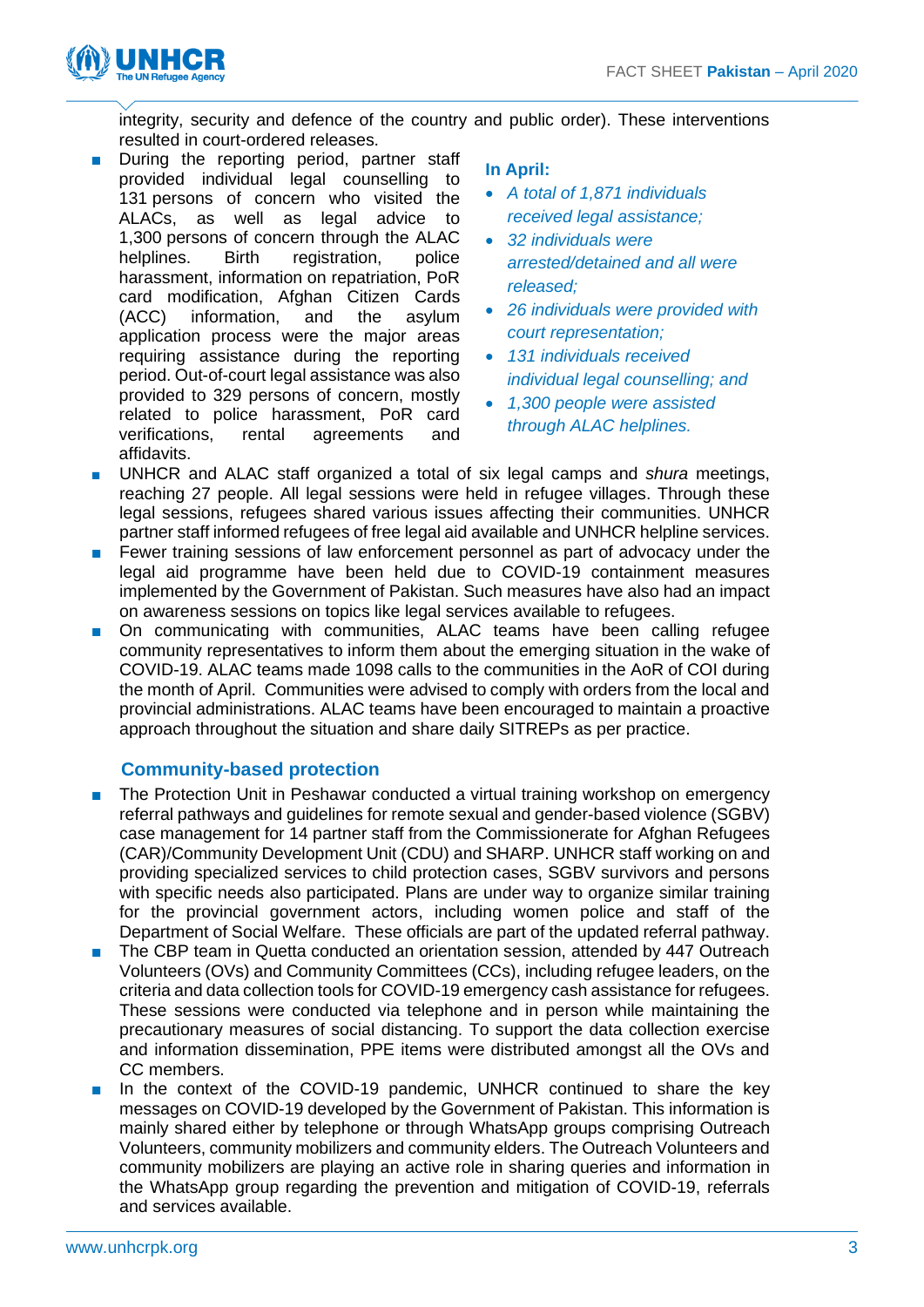

- A women Outreach Volunteers in Peshawar distributed three sewing machines and tool kits to vulnerable female-headed households in an urban cluster to support them in dealing with psychosocial problems associated with the current lockdown and earn a living from sewing clothes.
- The Community-Based Protection team in Islamabad distributed four core relief item kits to Afghan refugee families affected by heavy rains.

## **Education**

- All UNHCR-supported schools in refugee villages were closed in March until mid-July as per the directives of the Government of Pakistan. UNHCR is exploring alternative learning arrangements to ensure education is not disrupted during the COVID-19 pandemic.
- Some 413 DAFI scholars continue to be supported by UNHCR in 2020.

## **Health**

- In Balochistan, UNHCR distributed 4,460 packages of soaps and sanitary items in the refugee villages situated in the province of Balochistan in the month of April 2020. UNHCR health partner, Taraqi Foundation, completed the distribution of awarenessraising materials, PPEs and water and sanitation supplies to health facilities. Another UNHCR partner also conducted 16 awareness-raising small group sessions for to total of 294 individuals in the refugee villages of Balochistan on COVID-19 prevention and response.
- In the province of Khyber Pakhtunkhwa, UNHCR delivered chlorine tablets and tissue rolls to health partners for use in health facilities for disinfection. A total of 250 kilograms of chorine and 8,000 tissue rolls were provided. In addition, partners were given PPEs: 95 face masks, 22,275 surgical masks, 7,425 gloves (small size), 7,425 gloves (medium size), 14,850 gloves (large size) and 30 infrared thermometers.
- In line with the UN Risk Communication and Community Engagement (RCCE) strategy, 90,000 (A3) brochures and 4,000 stickers with messages about protection from COVID-19 and stigma reduction associated with the illness were placed in key public areas around refugee villages like health facilities, mosques, general stores and other prominent places.
- Imams have been involved in disseminating targeted preventative messages to their communities, including in mosques, in some of the refugee villages in the District of Hangu and Dir. Mass awareness campaigns conducted by health workers using loudspeakers were also conducted.

## **Livelihoods**

- UNHCR's livelihood activities with government entities and private sectors were on hold due to the COVID19 pandemic. During the reporting period, the suspended activities were the following:
	- $\checkmark$  UNHCR-NAVTTC: Skills development project (vocational skill training, internships and tool kit distribution);
	- $\checkmark$  UNHCR-PPAF: Poverty graduation project (all the activities of this project are the field level);
	- $\checkmark$  MADE51-Agreement on hold with the international NGO, CONCERN;
	- ✓ Agreement/Contract with Sharper/FNKAsia.
- In view of the provision of cash assistance to some 36,000 of the most vulnerable refugee households during the COVID-19 emergency, UNHCR liaised with the Pakistan Post Office to establish a partnership for transferring cash through its urgent money order service.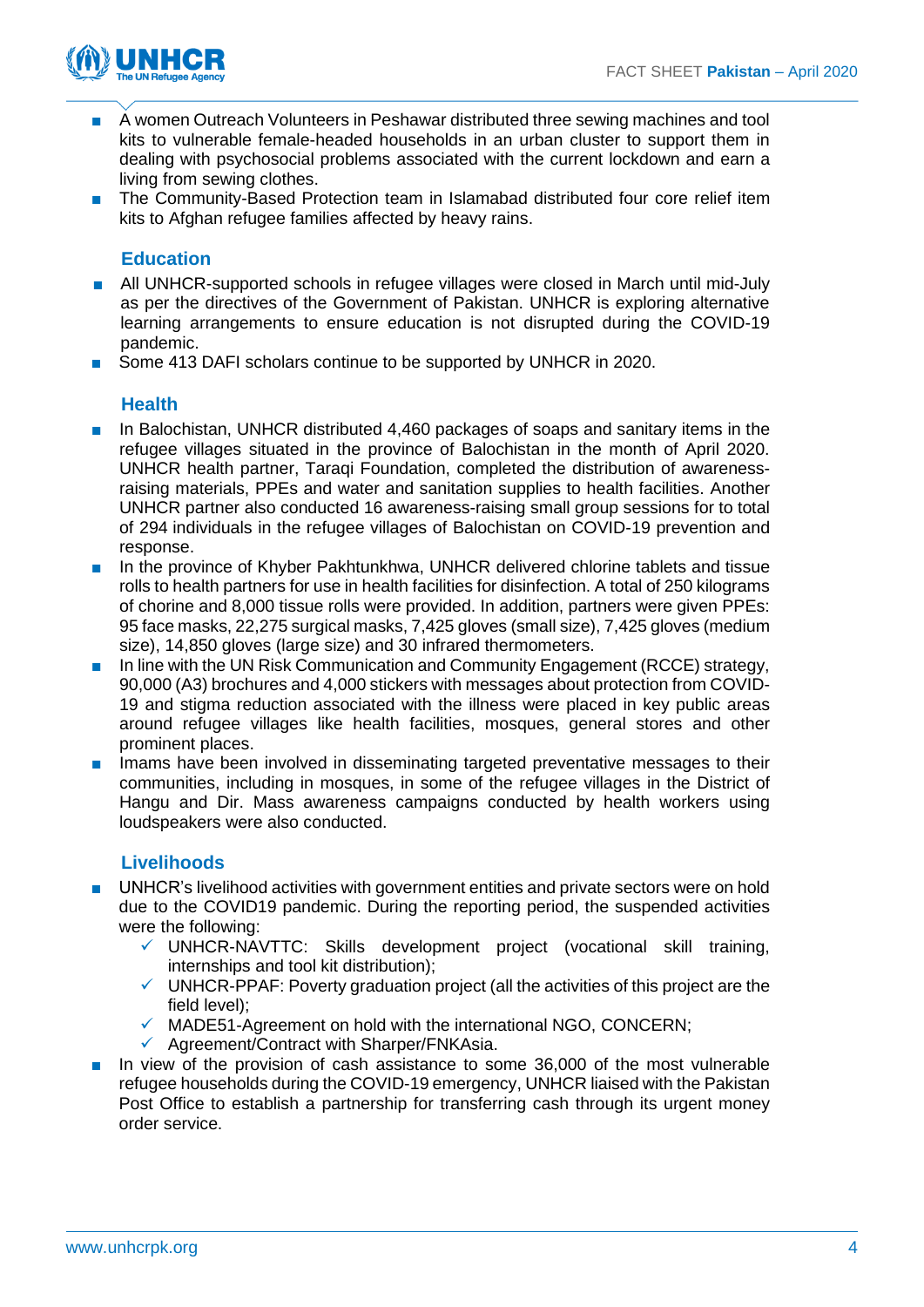

## **Refugee Affected and Hosting Areas (RAHA) programme**

- Since 2009, UNHCR, together with the Government of Pakistan, has implemented the RAHA programme, an initiative which supports the implementation of the regional Solutions Strategy for Afghan Refugees. Through RAHA, a wide variety of projects have been carried out in the sectors of education, health, livelihoods, infrastructure, water, sanitation and social protection. In 2019, the RAHA programme marked
- *In total, 4,273 projects have been completed since 2009.*
- *12.4 million beneficiaries in the projects implemented in 47 districts of Pakistan.*
- *14 projects in 2019.*
- *15 projects in 2020.*

10 years. During this decade, RAHA supported more than 4,250 projects which aligned with UNHCR's livelihoods, education and health strategies, all aiming to ensure greater inclusion of Afghan refugees in public systems and structures.

■ All the necessary groundwork has been completed for the implementation of the 15 projects in 2020, but a delay in implementation was expected due to COVID-19.

# **External / donors relations**

#### **Earmarked contributions to UNHCR Pakistan in 2020 (as at 30 April 2020)<sup>1</sup>**

Canada | Denmark | European Union | IRTHI-NAMA Women Advancement Establishment | Japan | Switzerland | United Nations Development Programme | United Nations Joint Programme on HIV/AIDS | United States of America | Miscellaneous private donors

### **Unearmarked contributions to UNHCR Pakistan in 2020 (as at 30 April 2020)<sup>2</sup>**

Denmark | Germany | Norway | Netherlands | Sweden | Switzerland | United Kingdom | Private donors in Spain | Private donors Korea

## **CONTACTS**

**Marie-Claude Poirier, External Relations Officer** [poirier@unhcr.org,](mailto:poirier@unhcr.org) Tel: +92 51-2600860, Mobile : +92 300-0540320 **Uzma Irum, External Relations Associate** [irum@unhcr.org,](mailto:irum@unhcr.org) Tel: +92 51-2600860, Mobile: +92 322-5088668

### **LINKS**

Website: [http://unhcrpk.org](http://unhcrpk.org/) Twitter: [@UNHCRPakistan](https://twitter.com/UNHCRPakistan)  Facebook: [https://www.facebook.com/UNHCR-Pakistan](https://www.facebook.com/UNHCR-Pakistan-192783240782982/) Instagram:<https://www.instagram.com/unhcrpakistan/> Data portal:<https://data2.unhcr.org/en/country/pak>

*1 Contributions to Pakistan are shown by the earmarking modality as defined in the Grand Bargain.*

*2 Contributed without restrictions on its use, unearmarked funding allows UNHCR critical flexibility in how best to reach refugees and other populations of concern who are in the greatest need and at the greatest risk. Only donors who have contributed \$10 million or more are indicated.*